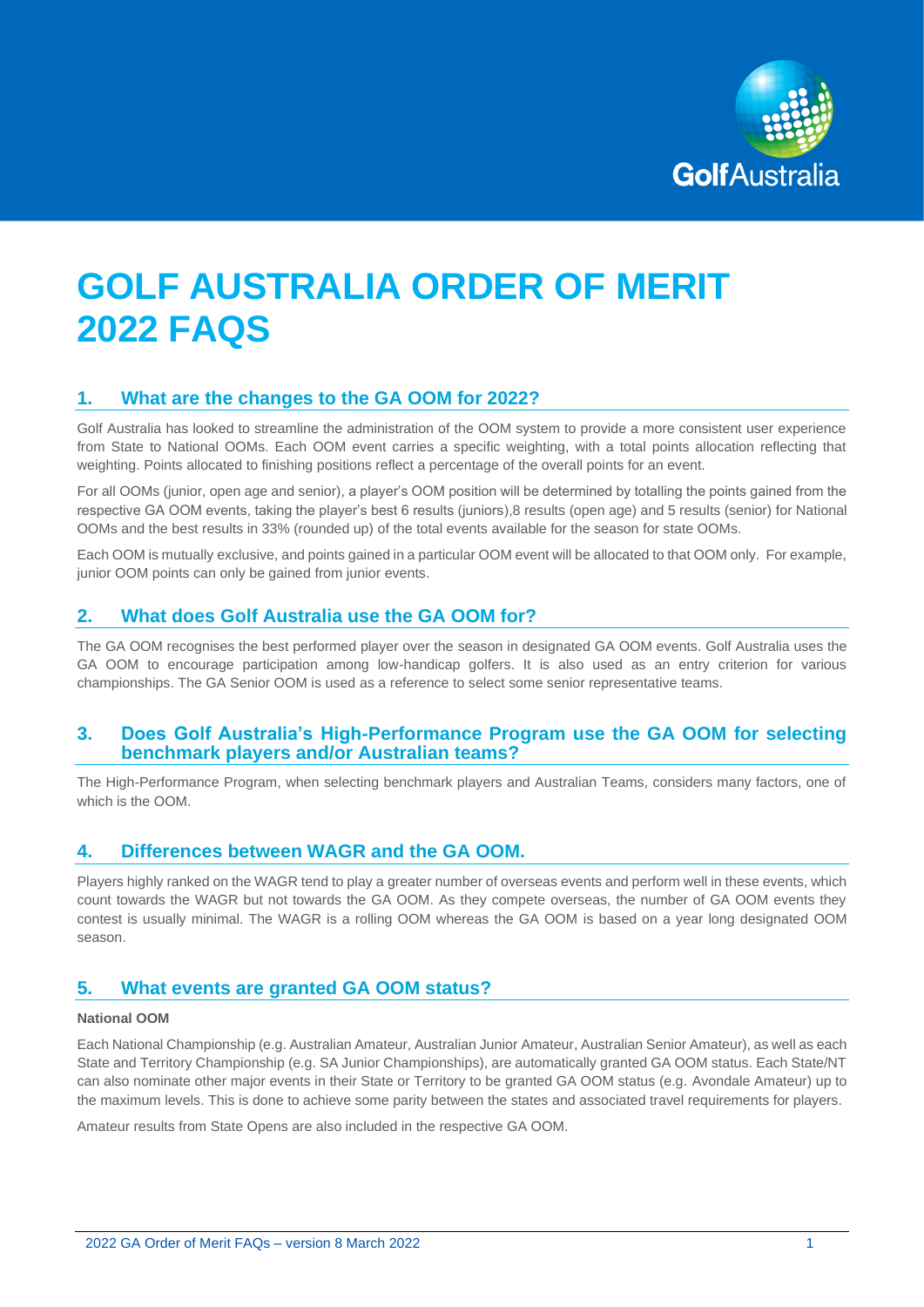

**State OOM**

### **6. How do I get on the GA OOM?**

Once you contest a GA OOM event, you automatically gain a GA OOM position. If you have not contested at least one event in the current period, you will not appear on the GA OOM

### **7. What time does the GA OOM cover?**

The current GA OOM commences on 1/11/2021 and concludes on 31/10/2022. Please refer to the National OOM Terms and State OOM Terms for

#### **8. How does Golf Australia obtain the results of GA OOM events?**

In most cases, the results are sourced from the software and/or website of the event organisers or from GolfLINK.

#### **9. How long does it take for the GA OOM to be updated?**

This depends on when the event concludes, how quickly the results can be sourced from the event organiser, and how quickly they can be entered into the GA OOM system. In most cases, GA OOMs will be updated within 1 week of the event's conclusion.

#### **10. How are the event weightings determined?**

The event weighting is based on the status of the event and the customary strength of the field, but with the following initial criteria:

- Australian Opens are weighted 14:
- ▪
- Other State Opens are weighted 11;
- Australian Amateur/Junior/Senior Championships are weighted 9:
- State Championships are weighted a minimum of 5:
- Territory Championships are weighted a minimum of 4;
- Junior events played over 72-holes are weighted a minimum of 5:
- State OOM events are weighted 1, 2 or 3 based upon the number of rounds played.

Notes:

- i. Events with stronger traditional fields may have an increased weighting.
- ii. Golf Australia will review event weightings from time to time and may adjust the weightings table in the OOM Conditions.

## **11. What points are allocated to each finishing position?**

The tables included in the GA OOM Terms illustrate what percentage of the total points are allocated to each finishing position. Where players finish in tied positions, the points allocated to those finishing positions are averaged and split evenly among the tied players. Exception: where there is a play-off to determine the winner, the winner of the play-off will be allocated the points for the first position.

If you are disqualified from a GA OOM event, or fail to complete a round without reasonable justification (as determined by Golf Australia), you will be deemed to have been disqualified which will result in 0 points being allocated..